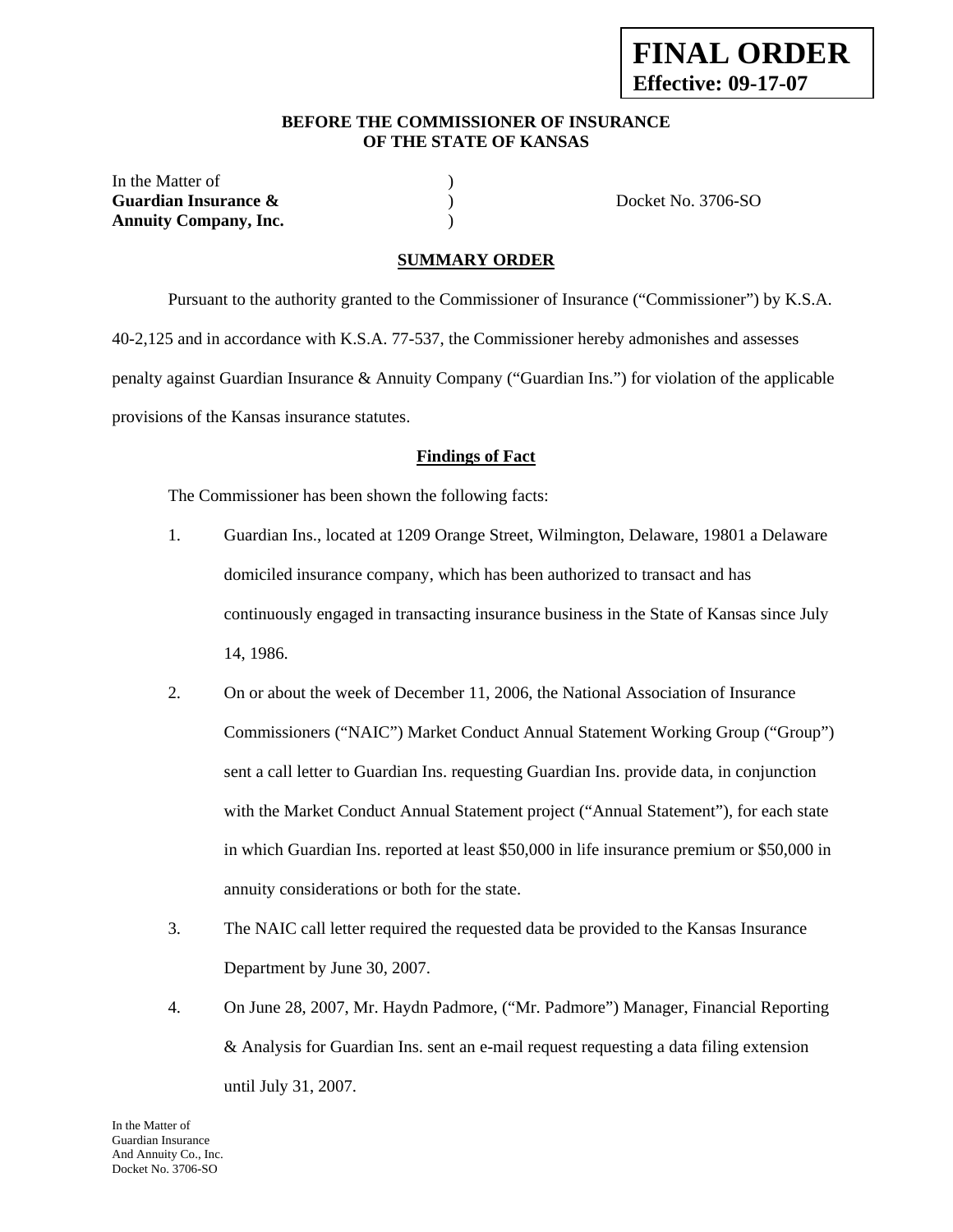- 5. On June 29, 2007, Robert Stroup Management Analyst Supervisor 2 for the Ohio Department of Insurance sent an e-mail granting an extension until July 20, 2007 for fourteen states, including Kansas.
- 6. Stroup's e-mail stated, "this program has been in place for several years and is designed to provide companies with sufficient lead time for timely filing. The company should put in place the resources and priorities necessary to ensure timely filing in the future."
- 7. Guardian Ins. did not submit the requested data to KID until July 31, 2007.

# **Applicable Law**

K.S.A. 40-222 provides, in pertinent part:

- (a) Whenever the commissioner of insurance deems it necessary but at least once every five years, the commissioner may make or direct to be made an examination of the affairs and financial condition of any insurance company…doing business in this state.
- (d) The commissioner may also examine or investigate any person, or the business of any person, in so far as such examination or investigation is, in the sole discretion of the commissioner, necessary or material to the examination of the company, but such examination or investigation shall not infringe upon or extend to any communications or information accorded privileged or confidential status under any other laws of this state.
- (g) The refusal of any company, by its officers, directors, or employees or agents to submit to examination or to comply with any reasonable written request of the examiners shall be grounds for suspension or refusal of, or nonrenewal of any license or authority held by the company to engage in any insurance or other business subject to the commissioner's jurisdiction.

### K.S.A. 40-225 provides, in pertinent part:

Every insurance company or fraternal benefit society doing business in this state shall, if the statement of condition required below is compatible, participate in the insurance regulatory information system administered by the national association of insurance commissioners and shall annually, on January 1 or within 60 days thereafter, file with the commissioner of insurance a statement of its condition as of the preceding December 31…Such statement shall be made upon the form and procedures prescribed and adopted from time to time by the national association of insurance commissioners with such additions or amendments thereto as shall seem to the commissioner of insurance best adapted to elicit from such companies as a true exhibit of their condition.

…The commissioner may also at any time address any proper inquiries to any such insurance company or fraternal benefit society or its officers in relation to its condition or any other matter connected with its transactions. Each company, society or officer addressed shall promptly and truthfully reply in writing to all such inquiries, and such replies shall be verified if the commissioner of insurance requires.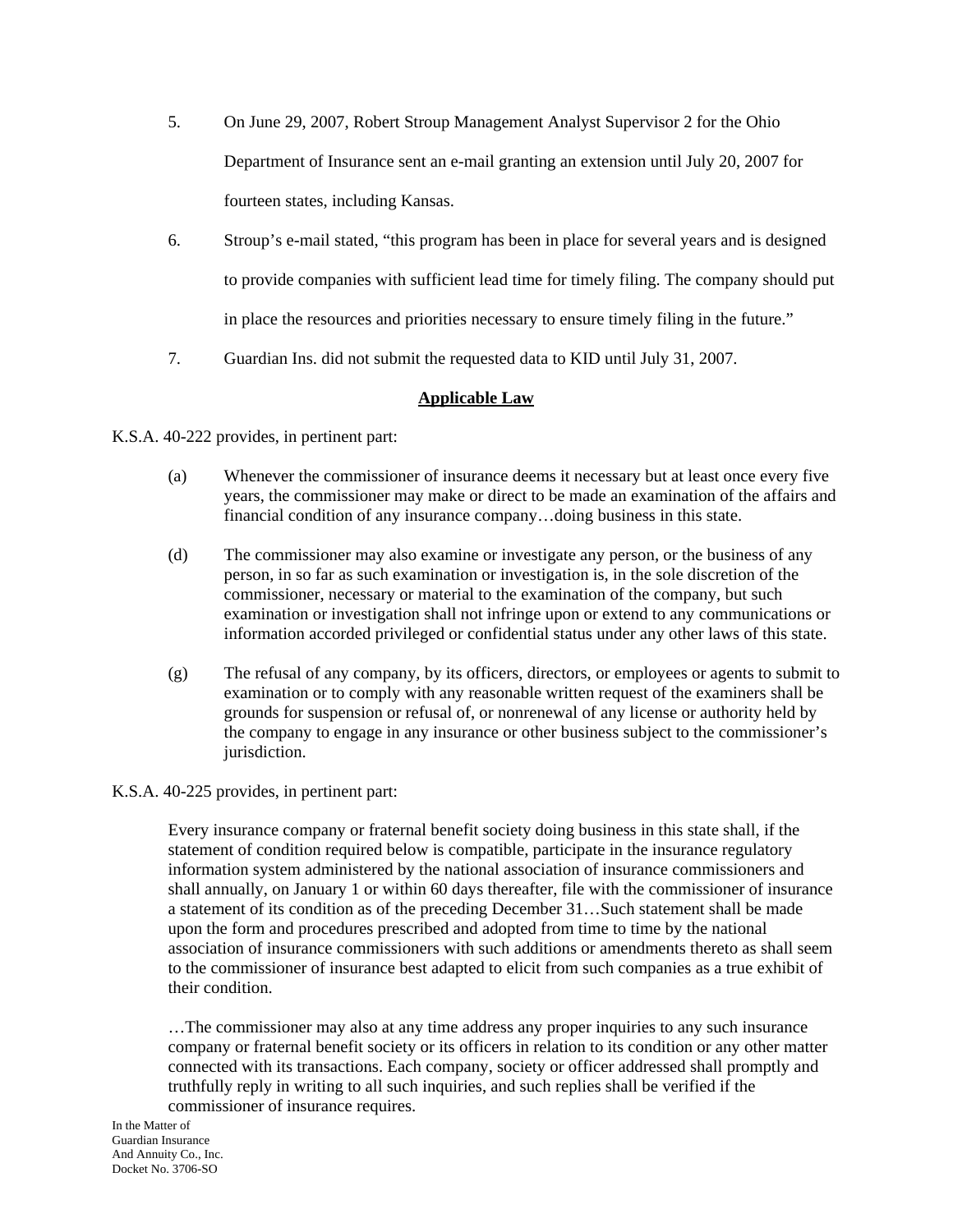### K.S.A. 40-2,125 provides, in pertinent part:

- (a) If the commissioner determines after notice and opportunity for a hearing that any person has engaged or is engaging in any act or practice constituting a violation of any provision of Kansas insurance statutes or any rule and regulation or order thereunder, the commissioner may in the exercise of discretion, order any one or more of the following:
- (b) If any person fails to file any report or other information with the commissioner as required by statute or fails to respond to any proper inquiry of the commissioner, the commissioner, after notice and opportunity for hearing, may impose a penalty of up to \$500 for each violation or act, along with an additional penalty of \$100 for each week thereafter that such report or other information is not provided to the commissioner.

#### K.S.A. 40-2405 provides, in pertinent part:

The commissioner shall have the power to examine and investigate into the affairs of every person engaged in the business of insurance in this state in order to determine whether such person has been or is engaged in any unfair method of competition or in any unfair or deceptive or practice prohibited by K.S.A. 40-2403.

### **Conclusions of Law**

The Commissioner has jurisdiction over Guardian Ins. and the subject matter of this proceeding

and based on Paragraphs #1 through #7 and the Applicable Law enumerated above:

# **IT IS THEREFORE ORDERED BY THE COMMISSIONER OF INSURANCE:**

- 1. Guardian Ins.'s failure to provide the data pursuant to the NAIC call letter by the July 20, 2007 deadline extension constitutes a violation of K.S.A. 40-2,125(b).
- 2. Pursuant to K.S.A. 40-2,125(b), Guardian Ins. is hereby ordered to pay a monetary

penalty, due and payable to the Kansas Insurance Department, in the amount of FIVE

HUNDRED DOLLARS AND 00/100 (\$500.00) for its above-stated violation of K.S.A.

40-2,125.

# **NOTICE OF RIGHTS**

(Pursuant to K.S.A. 77-542)

Guardian Insurance & Annuity Company, Inc. ("Guardian Ins.") is entitled to a hearing pursuant to K.S.A. 77-537 and K.S.A. 77-542, the Kansas Administrative Procedure Act. If Guardian Ins. desires a hearing, the company must file a written request for a hearing with:

In the Matter of Guardian Insurance And Annuity Co., Inc. Docket No. 3706-SO John W. Campbell, General Counsel Kansas Insurance Department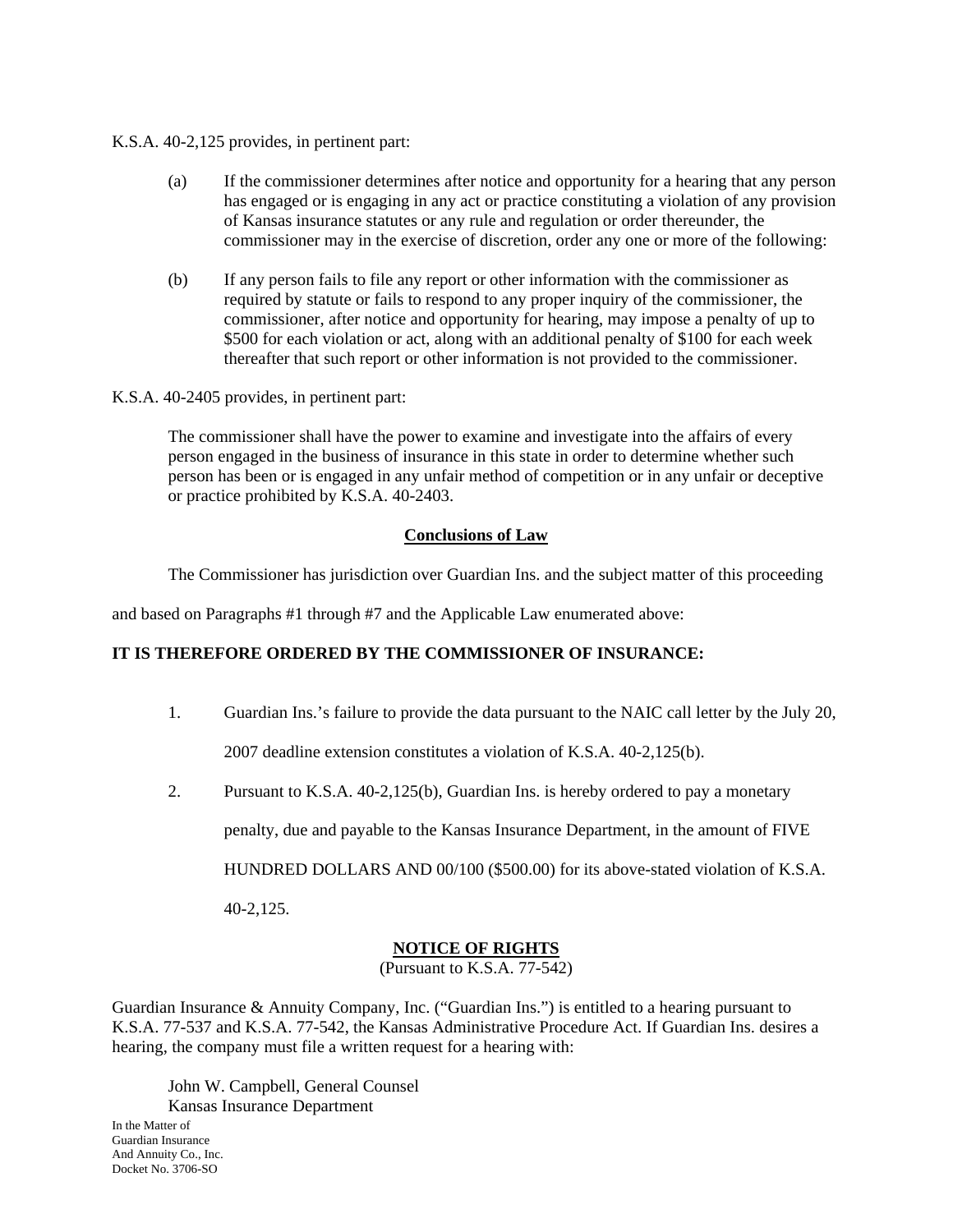420 S.W.  $9<sup>th</sup>$  Street Topeka, Kansas 66612

This request must be filed within fifteen (15) days from the date of service of this Order. If Guardian Ins. requests a hearing, the Kansas Insurance Department will notify the company of the time and place of the hearing and information on the procedures, right of representation, and other rights of parties relating to the conduct of the hearing, before commencement of the same.

If a hearing is not requested in the time and manner stated above, this Summary Order shall become effective as a Final Order upon the expiration of time for requesting a hearing, pursuant to K.S.A. 77-613. In the event Guardian Ins. files a petition for judicial review, pursuant to  $K.S.A. 77-613(e)$ , the agency officer to be served on behalf of the Kansas Insurance Department is:

 John W. Campbell, General Counsel Kansas Insurance Department 420 S.W.  $9<sup>th</sup>$  Street Topeka, Kansas 66612

# **IT IS SO ORDERED THIS \_\_29th\_\_\_ DAY OF \_\_\_AUGUST\_\_\_, 2007, IN THE CITY OF TOPEKA, COUNTY OF SHAWNEE, STATE OF KANSAS.**



\_/s/ Sandy Praeger\_\_\_\_\_\_\_\_\_\_\_\_\_\_\_\_ Sandy Praeger Commissioner of Insurance

| <b>El Company</b> | /s/ John W. Campbell |
|-------------------|----------------------|
|                   | John W. Campbell     |
|                   | General Counsel      |

Prepared and Submitted By:

\_/s/ Zachary J.C. Anshutz\_\_\_\_\_\_\_\_\_\_\_\_\_\_ Zachary J.C. Anshutz Staff Attorney